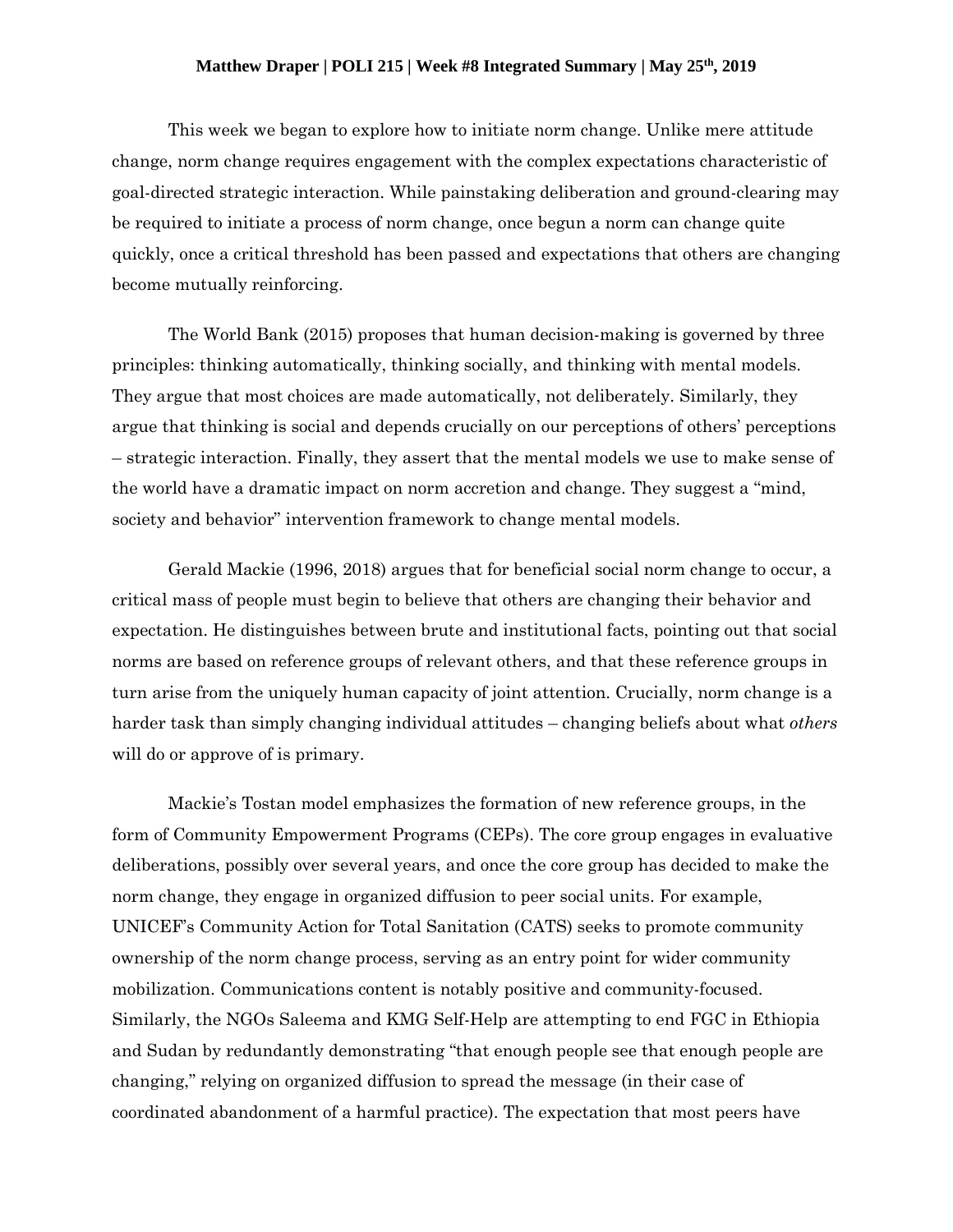given up the practice becomes self-fulfilling. However, a frequent obstacle in these programs is that particular harmful processes may be caused by several mutuallyreinforcing social norms. All these organizations stress the need to develop the agency of the populations concerned.

In a gripping account of norm change, Yvonne Riaño tells the story of Bogotá mayor Antanas Mocus's intentional and largely successful program of reform. Mockus achieved these effects through the harmonization of moral, social and legal norms, appealing to a "culture of citizenship" (*cultura ciudadana*) and publicly shaming those who did not voluntarily make prosocial contributions. As Mockus put it, "we can teach each other to be better citizens." Riaño argues that prioritization of social coexistence over economic profit coupled with investment in education and culture and a decentralized political system created an environment where comprehensive programs of norm change stood a reasonable chance of succeeding.

Systematic and deliberate norm change is of great interest to public health advocates. Kumar et al (2015) cite the "black box" of family health behaviors as the major obstacle to reduction of infant mortality, and they recommend reform of the content, context and process of health interventions to improve uptake. Specifically, they call for leveraging existing "beliefs, practices, people, context and skills".

The social norm of legal obedience is a crucial prerequisite for the rule of law. Mackie proposes a contextually-variable approach, building on the insights of Mockus's *cultura ciudadana*. Mackie argues against legal centralism, the idea that the law is the best way to bring about social change and reduce social harm. In Mackie's view, laws are only obeyed when they are consonant with existing social and moral norms, and legal centralism thus overlooks important moral and social motivations for obedience. Legal obedience is principally the result of invisible extralegal sanctions, both social and moral, and when these are absent law is dramatically less effective. Mackie writes that the proper remedy for a harmful social norm is "organized social change" rather than fault, blame or punishment. To overcome a culture of legal disobedience, reciprocal expectations must be shifted from disobedience to obedience, which involves publicizing compliance and shaming violators in the spirit of *cultura ciudadana*. Mackie proposes that laws can gradually influence morality via a mechanism called the legal-social-legal ratchet, whereby gradual